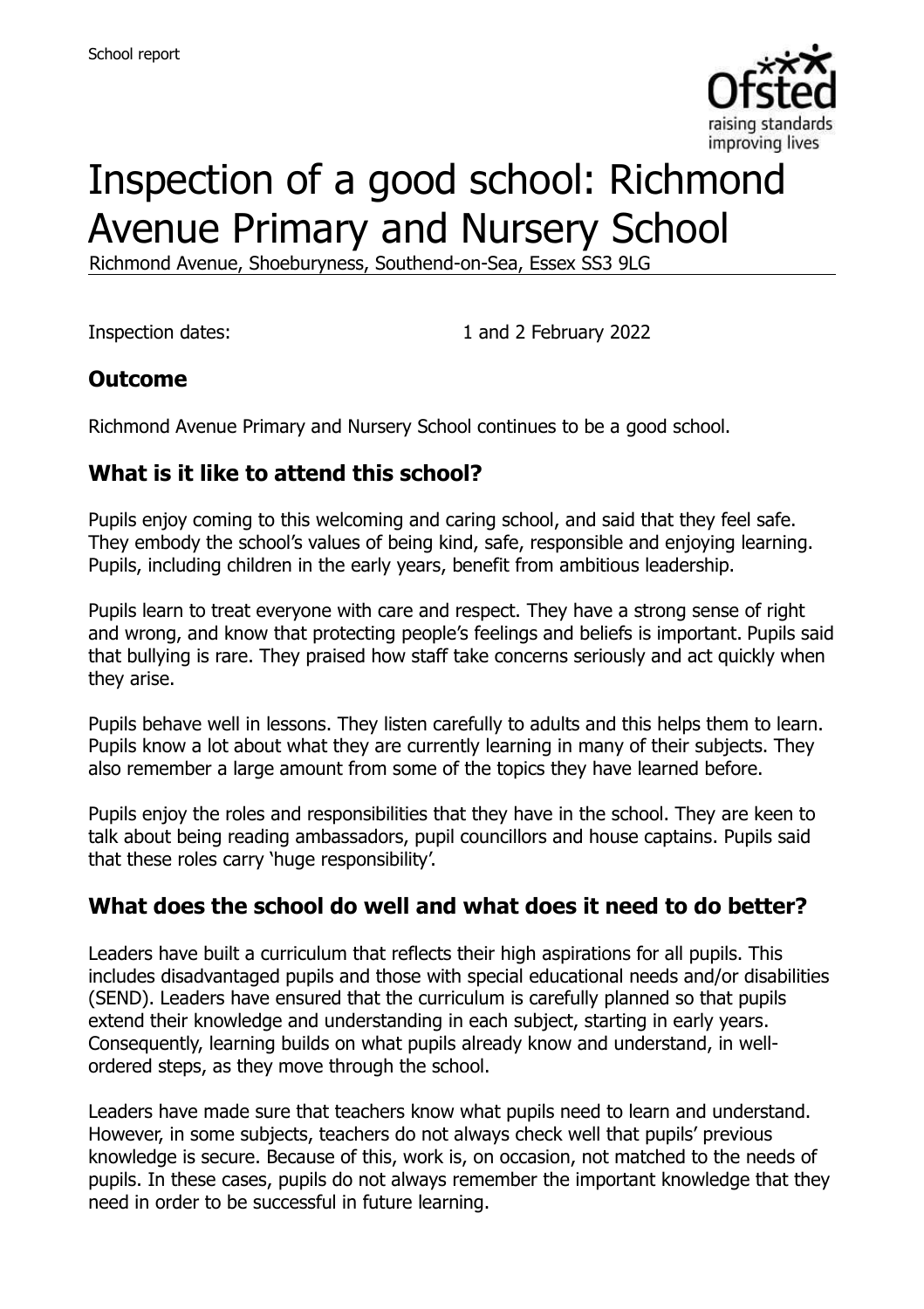

Leaders have made sure that reading lies at the heart of the school's curriculum. Pupils said that they like visiting the book bus and reading the wide range of texts available throughout the school. In the early years, children enjoy listening to staff read stories from a broad range of books. Across the school, pupils have many opportunities to read with their teachers, friends and quietly on their own. Pupils know that reading is important. As one pupil said, 'Reading helps me with my writing and spelling.' Regular reading lessons in all year groups help pupils to understand what they are reading. As a result, pupils gain a wider vocabulary as they move through the school.

Phonics teaching is effective. It starts as soon as children join the school. Staff are expert in teaching phonics in a carefully planned and consistent way. Leaders make regular checks on how well pupils are learning. They identify those pupils who need extra support with their reading. Pupils read books that are closely matched to their level of reading. Because of this, pupils who struggle to read are developing the skills to read fluently and confidently.

Leaders make sure that they accurately identify the needs of pupils with SEND. Pupils with SEND learn the same curriculum as all pupils. Staff receive frequent and effective training to help them provide appropriate support for these pupils. They make adaptations to learning by using a well-chosen range of resources. As a result, pupils with SEND progress well.

Leaders support staff well. Staff talked positively about the strong teamwork and supportive relationships that exist in the school. They know that leaders are considerate of their workload. They appreciate leaders' understanding of their work–life balance. Staff said that they are proud to work at the school.

Governors and trustees have a wide range of experience and knowledge. They have supported leaders in their help for the local community, families and pupils during the COVID-19 pandemic. They keep a careful check on the important work leaders do to implement the school's revised curriculum. Since the last inspection, the trust has taken decisive steps to ensure that the pupils at the school have continued to receive a good quality of education.

# **Safeguarding**

The arrangements for safeguarding are effective.

Leaders provide regular and effective safeguarding training for all staff. This ensures that staff are alert to possible signs of abuse, and report any concerns that they have to leaders. Leaders take swift and appropriate action when needed. They work proactively with a range of professionals to protect pupils.

The school's learning mentors work closely with families and outside agencies to provide help and support. The school teaches children how to keep themselves safe, both online and in the community. For example, pupils have a good understanding of using the internet, as a result of regular online safety lessons.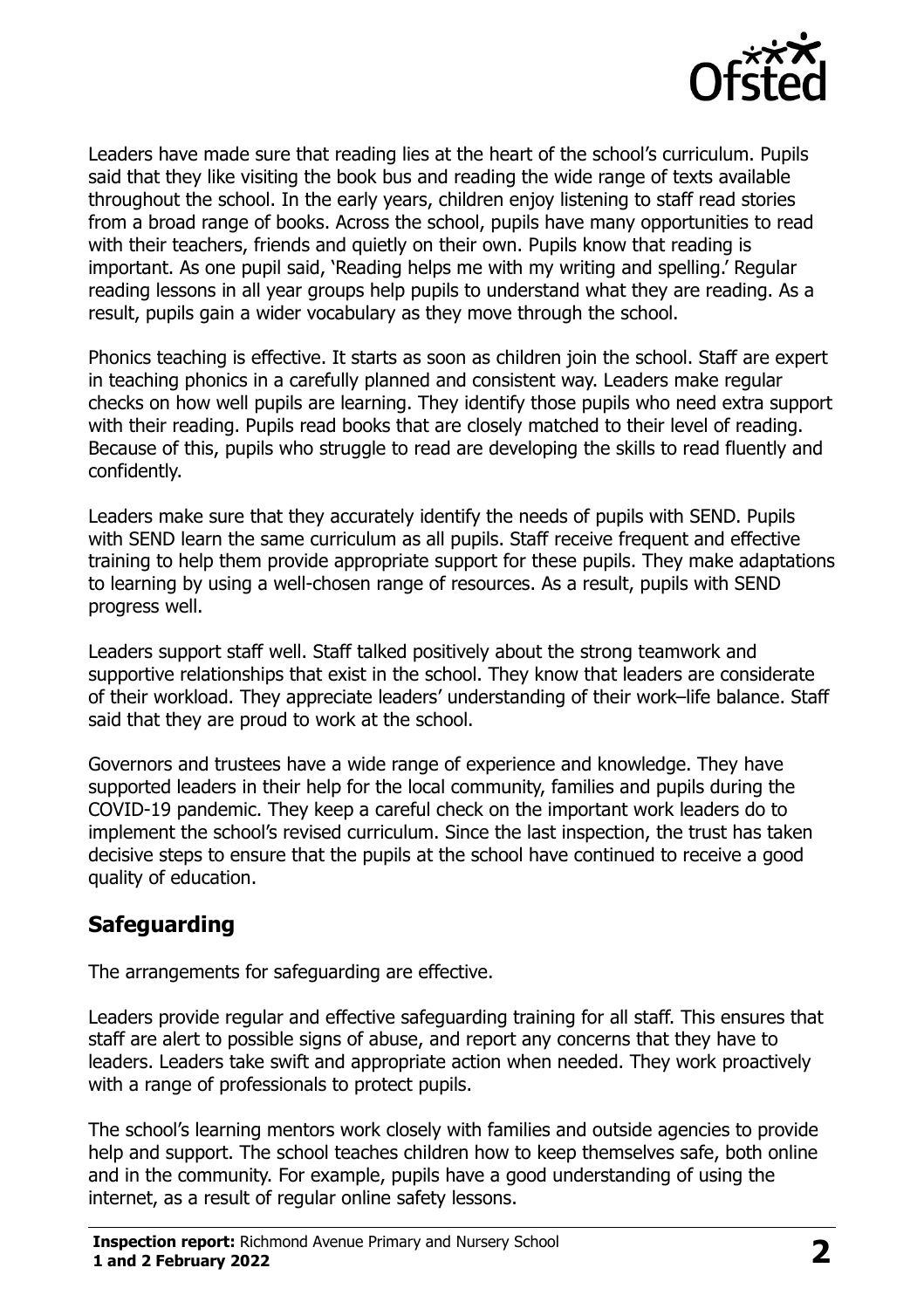

# **What does the school need to do to improve?**

# **(Information for the school and appropriate authority)**

■ In some subjects, leaders have not yet ensured that assessment is used effectively. As a result, work is not always matched to the needs of some pupils. Leaders should put in place checks on how well pupils are remembering important knowledge in all subjects.

# **Background**

When we have judged a school to be good we will then normally go into the school about once every four years to confirm that the school remains good. This is called a section 8 inspection of a good or outstanding school, because it is carried out under section 8 of the Education Act 2005. We do not give graded judgements on a section 8 inspection. However, if we find evidence that a school would now receive a higher or lower grade, then the next inspection will be a section 5 inspection. Usually this is within one to two years of the date of the section 8 inspection. If we have serious concerns about safeguarding, behaviour or the quality of education, we will deem the section 8 inspection as a section 5 inspection immediately.

This is the first section 8 inspection since we judged the predecessor school to be good in June 2015.

#### **How can I feed back my views?**

You can use [Ofsted Parent View](https://parentview.ofsted.gov.uk/) to give Ofsted your opinion on your child's school, or to find out what other parents and carers think. We use information from Ofsted Parent View when deciding which schools to inspect, when to inspect them and as part of their inspection.

The Department for Education has further quidance on how to complain about a school.

If you are the school and you are not happy with the inspection or the report, you can [complain to Ofsted.](https://www.gov.uk/complain-ofsted-report)

#### **Further information**

You can search for [published performance information](http://www.compare-school-performance.service.gov.uk/) about the school.

In the report, '[disadvantaged pupils](http://www.gov.uk/guidance/pupil-premium-information-for-schools-and-alternative-provision-settings)' refers to those pupils who attract government pupil premium funding: pupils claiming free school meals at any point in the last six years and pupils in care or who left care through adoption or another formal route.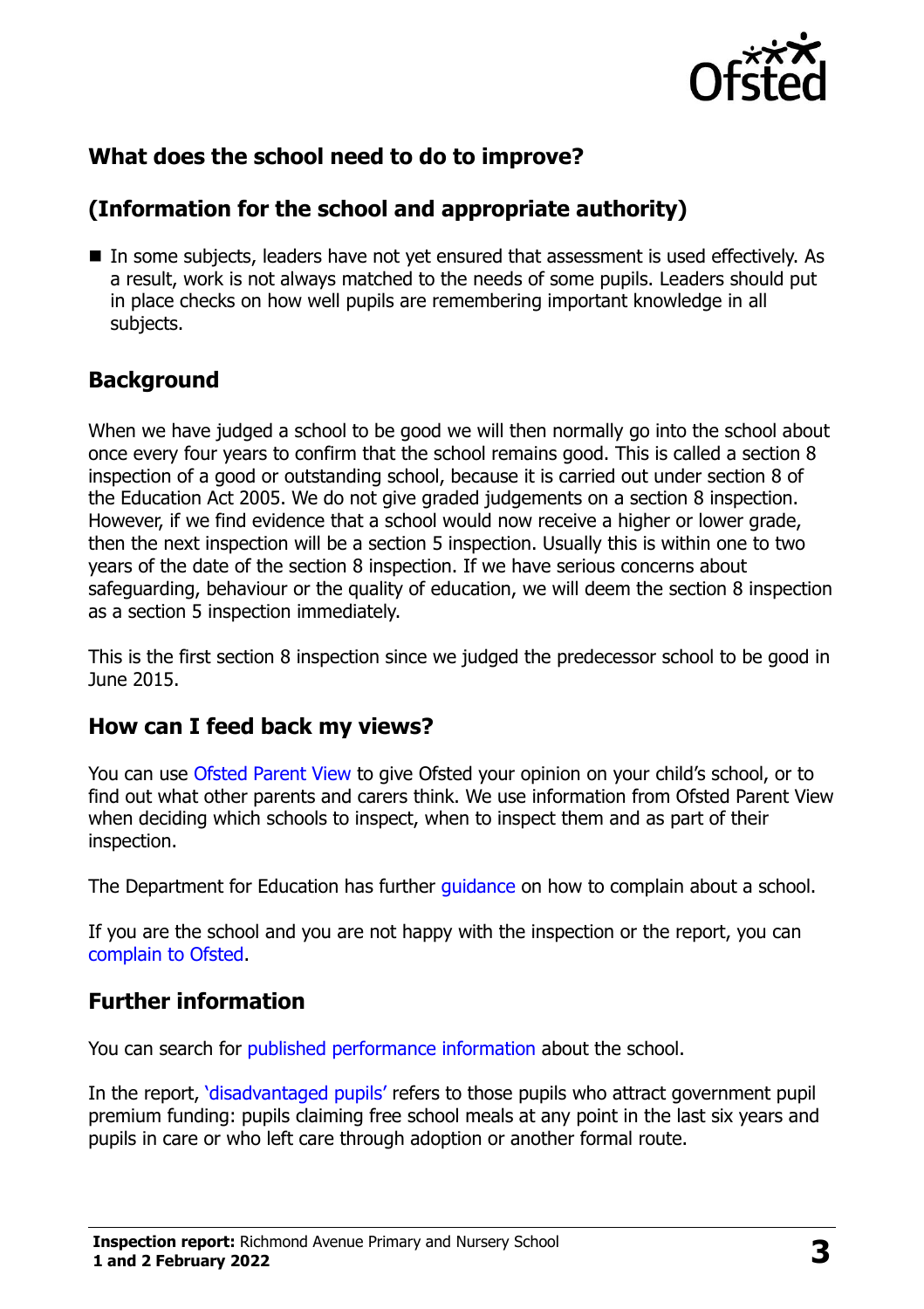

#### **School details**

| Unique reference number             | 144878                    |
|-------------------------------------|---------------------------|
| <b>Local authority</b>              | Southend-on-Sea           |
| <b>Inspection number</b>            | 10212038                  |
| <b>Type of school</b>               | Primary                   |
| <b>School category</b>              | Academy converter         |
| Age range of pupils                 | 3 to 11                   |
| <b>Gender of pupils</b>             | Mixed                     |
| Number of pupils on the school roll | 445                       |
| <b>Appropriate authority</b>        | Board of trustees         |
| <b>Chair of trust</b>               | Karen Dovaston            |
| <b>Headteacher</b>                  | Kate Moneypenny           |
| Website                             | www.richmond-avenue.co.uk |
| Date of previous inspection         | 10 and 11 June 2015       |

# **Information about this school**

- The school joined the Southend East Community Academy Trust (SECAT) in 2017.
- There have been significant changes in staffing since the previous inspection. This includes the appointment of a new headteacher in January 2021 and assistant headteacher in September 2021.
- A number of new governors, including a new chair, have been appointed since the last inspection.
- The school does not make use of alternative provision.

# **Information about this inspection**

- This was the first routine inspection the school received since the COVID-19 pandemic began. The inspector discussed the impact of the pandemic with leaders and has taken that into account in their evaluation of the school.
- The inspector carried out deep dives in these subjects: early reading, mathematics and geography. For each deep dive, the inspector met with subject leaders, spoke to teachers, spoke to some pupils about their learning and looked at samples of pupils' work.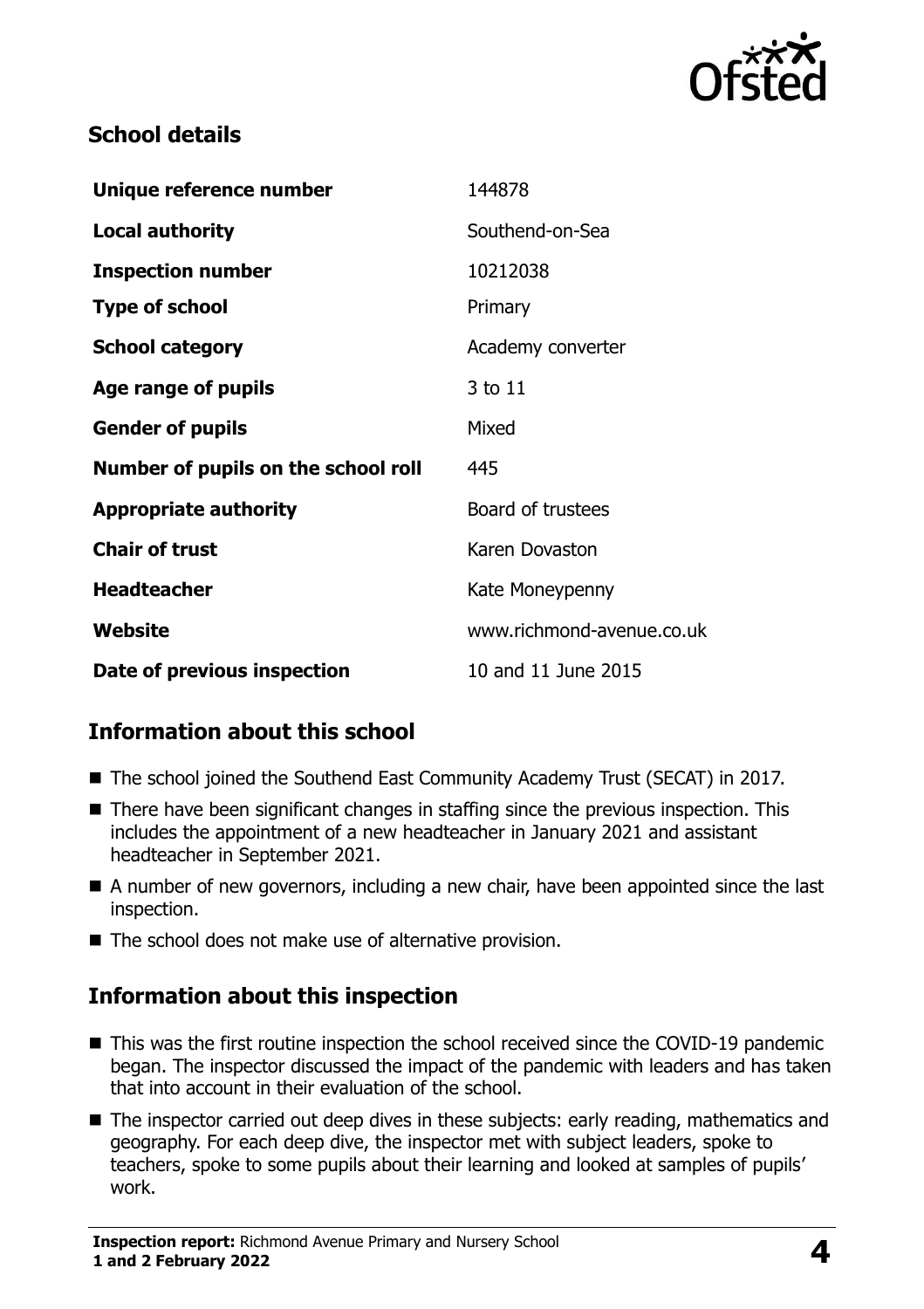

- The inspector looked at curriculum plans and discussed subjects and other activities with staff and pupils.
- The inspector met with the headteacher, who is the designated safeguarding lead. Pupils' case files were reviewed. The single central record of the checks on the staff's suitability to work with children was scrutinised.
- The inspector met with staff, including early career teachers, experienced teachers and support staff, to discuss their workload and the support they receive to carry out their roles.
- The inspector spoke to pupils about how safe they feel in school and how they learn to keep themselves safe.
- The inspector visited the Nursery and Reception classes.
- The inspector considered 73 responses to Parent View, Ofsted's online questionnaire, including 76 free-text comments. They also took account of the 27 responses to the online survey for staff. There were no pupil survey responses.

#### **Inspection team**

Joseph Figg, lead inspector Ofsted Inspector